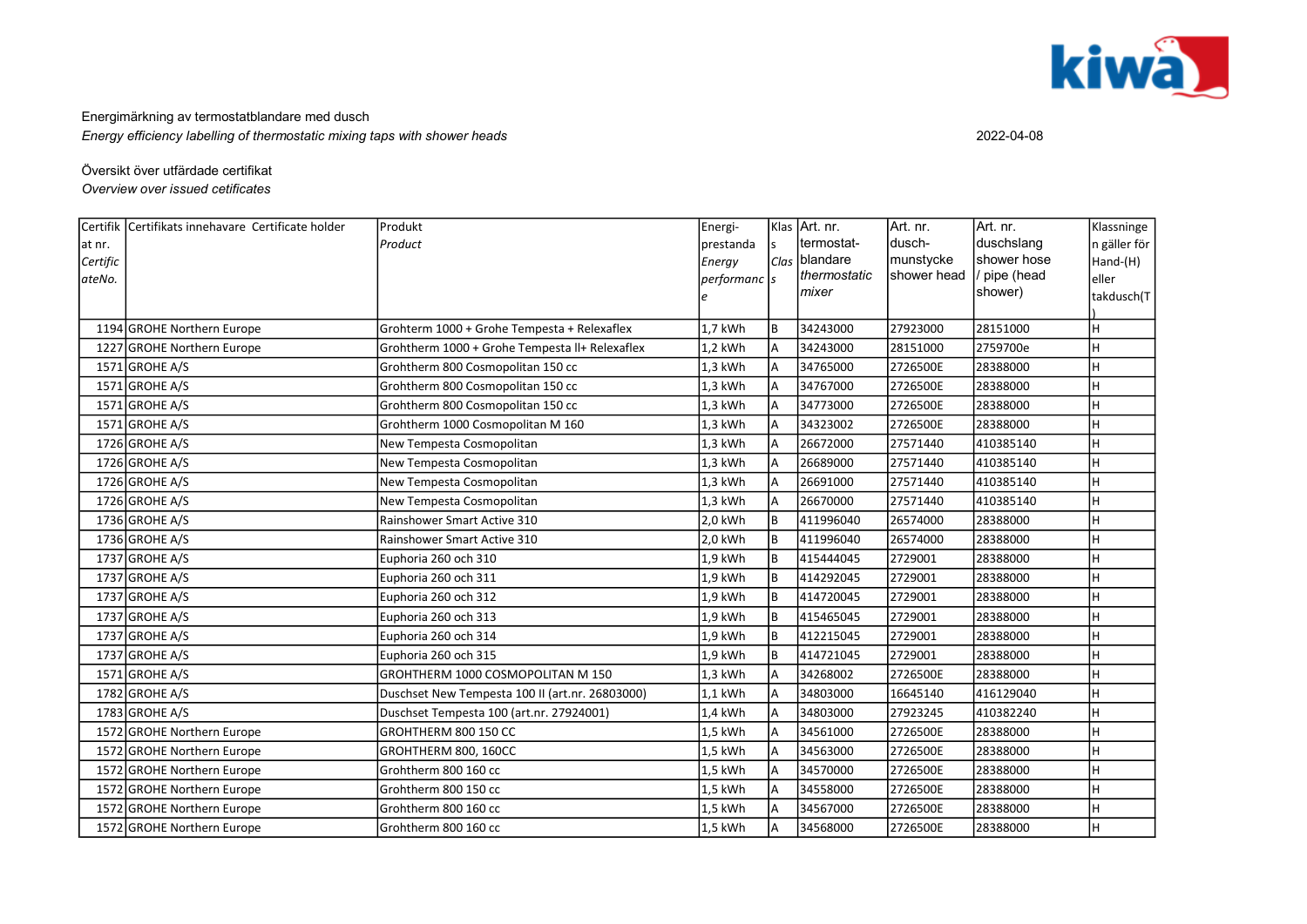

|  | 1572 GROHE Northern Europe            | Grohterm 800                                                      | 1,5 kWh   | <b>A</b>       | 34576000                       | 2726500E  | 28388000  | Η |
|--|---------------------------------------|-------------------------------------------------------------------|-----------|----------------|--------------------------------|-----------|-----------|---|
|  | 1572 GROHE Northern Europe            | Grohtherm 800 40 cc                                               | 1,5 kWh   | A              | 34707000                       | 2726500E  | 28388000  | H |
|  | 1572 GROHE Northern Europe            | Grohtherm 800 40cc                                                | 1,5 kWh   | A              | 34708000                       | 2726500E  | 28388000  | н |
|  | 1192 Hansgrohe SE                     | Ecostat 1001 SI + Croma 100 Vario EcoSmart                        | $2,1$ kWh | B              | 13 274 xxx                     | 27776     | 28168000  | н |
|  | 1473 Hansgrohe SE                     | Ecostat 1001 CL duschtermostat 150cc,                             | 2,0 kWh   | B              | 13213000                       | 26332400  | 28168000  | H |
|  | 1473 Hansgrohe SE                     | Ecostat 1001 CL duschtermostat 160cc,                             | 2,0 kWh   | B              | 13217000                       | 26332400  | 28168000  | н |
|  | 1474 Hansgrohe SE                     | Ecostat 1001 CL duschtermostat 150cc                              | 2,0 kWh   | B              | 13213000                       | 26333400  | 28168000  | н |
|  | 1474 Hansgrohe SE                     | Ecostat 1001 CL duschtermostat 160cc                              | 2,0 kWh   | B              | 13217000                       | 26333400  | 28168000  | н |
|  | 1475 Hansgrohe SE                     | Ecostat 1001 CL kar-/duschtermostat 150cc                         | 1,9 kWh   | B              | 13214000                       | 26332400  | 28168000  | н |
|  | 1475 Hansgrohe SE                     | Ecostat 1001 CL kar-/duschtermostat 160cc                         | 1,9 kWh   | B              | 13218000                       | 26332400  | 28168000  | н |
|  | 1476 Hansgrohe SE                     | Ecostat 1001 CL kar-/duschtermostat 150cc                         | 1,9 kWh   | B              | 13214000                       | 26333400  | 28168000  |   |
|  | 1476 Hansgrohe SE                     | Ecostat 1001 CL kar-/duschtermostat 160cc                         | 1,9 kWh   | B              | 13218000                       | 26333400  | 28168000  | н |
|  | 1477 Hansgrohe SE                     | Ecostat 1001 CL duschtermostat 150cc                              | 2,2 kWh   |                | 13213000                       | 33189904  | 28168000  |   |
|  | 1478 Hansgrohe SE                     | Ecostat 1001 CL kar-/duschtermostat 150cc                         | $2,3$ kWh | C              | 13214000                       | 33189904  | 28168000  |   |
|  | 1479 Hansgrohe SE                     | Ecostat Comfort duschtermostat 150cc                              | 1,8 kWh   | B              | 13119000                       | 26803400  | 28276000  |   |
|  | 1480 Hansgrohe SE                     | Ecostat Comfort 150cc/Croma 100 Vario EcoSmart 9 I/Isifle 1,8 kWh |           | ΙB             | 13119000                       | 28537000  | 28276000  |   |
|  | 1481 Hansgrohe SE                     | <b>Ecostat Comfort</b>                                            | $1.7$ kWh | B              | 13119000                       | 26531000  | 28276000  |   |
|  | 1482 Hansgrohe SE                     | Ecostat – Duschtermostat comfort 150cc                            | $1,3$ kWh | A              | 13119000                       | 26334400  | 28168000  | н |
|  | 1482 Hansgrohe SE                     | Ecostat – Duschtermostat comfort 160cc                            | 1,3 kWh   | A              | 13279000                       | 26334400  | 28168000  | н |
|  | 1483 Hansgrohe SE                     | <b>Ecostat Comfort</b>                                            | 1,8 kWh   | B              | 13118000                       | 26803400  | 28276000  | н |
|  | 1484 Hansgrohe SE                     | Ecostat Comfort kar-/dusch                                        | 1,8 kWh   | B              | 13118000                       | 28537000  | 28276000  | н |
|  | 1485 Hansgrohe SE                     | Ecostat Comfort kar-/duschtermostat 150cc                         | 1,7 kWh   | B              | 13118000                       | 26521000  | 28276000  | н |
|  | 1485 Hansgrohe SE                     | Ecostat Comfort kar-/duschtermostat 160cc                         | 1,7 kWh   | B              | 13286000                       | 26521000  | 28276000  | н |
|  | 1548 Hansgrohe SE                     | Ecostat 1001 CL                                                   | $1,3$ kWh | $\overline{A}$ | 13214000                       | 26336400  | 28168000  | н |
|  | 1549 Hansgrohe SE                     | <b>Ecostat Comfort</b>                                            | 1,2 kWh   | l A            | 13119000                       | 26336400  | 28168000  | H |
|  | 1191 Oras International Oy Sweden     | 7412                                                              | 1,8 kWh   | lв             | Oras Nova 7460 Oras Apollo 530 |           |           |   |
|  | 1191 Oras International Oy Sweden     | 7422                                                              | 1,8 kWh   | lв             | Oras Nova 7464 Oras Apollo 530 |           |           |   |
|  | 1191 Oras International Oy Sweden     | 7432                                                              | 1,8 kWh   | lв             | Oras Nova 7466 Oras Apollo 530 |           |           |   |
|  | 1190 FM Mattsson Mora Group AB (Publ) | FMM 9000E II DUSCHPAKET 8215-1000                                 | 1,5 kWh   | $\overline{A}$ | 8210-1000                      | 9475-0900 | 9313-1750 |   |
|  | 1190 FM Mattsson Mora Group AB (Publ) | FMM 9000E II DUSCHPAKET 8215-2500                                 | 1,5 kWh   | $\overline{A}$ | 8210-2500                      | 9475-0900 | 9313-1750 |   |
|  | 1190 FM Mattsson Mora Group AB (Publ) | FMM 9000E II DUSCHPAKET 8215-8500                                 | 1,5 kWh   | A              | 8210-8530                      | 9475-0900 | 9313-1750 | н |
|  | 1203 FM Mattsson Mora Group AB (Publ) | MORA CERA BATH/SHOWER KIT 241300                                  | 1,5 kWh   | A              | 241000                         | 130370    | 139835.AE | H |
|  | 1203 FM Mattsson Mora Group AB (Publ) | MORA CERA BATH/SHOWER KIT 241700                                  | 1,5 kWh   | $\overline{A}$ | 241100                         | 130370    | 139835.AE | H |
|  | 1203 FM Mattsson Mora Group AB (Publ) | MORA CERA BATH/SHOWER KIT 241700.DB                               | $1,5$ kWh | A              | 241100.DB                      | 130370    | 139835.AE | н |
|  | 1203 FM Mattsson Mora Group AB (Publ) | MORA CERA BATH/SHOWER KIT 241800                                  | 1,5 kWh   | A              | 240000                         | 130370    | 139835.AE | н |
|  | 1203 FM Mattsson Mora Group AB (Publ) | MORA CERA BATH/SHOWER KIT 241805                                  | 1,5 kWh   | A              | 240100                         | 130370    | 139835.AE |   |
|  | 1203 FM Mattsson Mora Group AB (Publ) | MORA CERA BATH/SHOWER KIT 241805.DB                               | 1,5 kWh   | A              | 240100.DB                      | 130370    | 139835.AE | н |
|  |                                       |                                                                   |           |                |                                |           |           |   |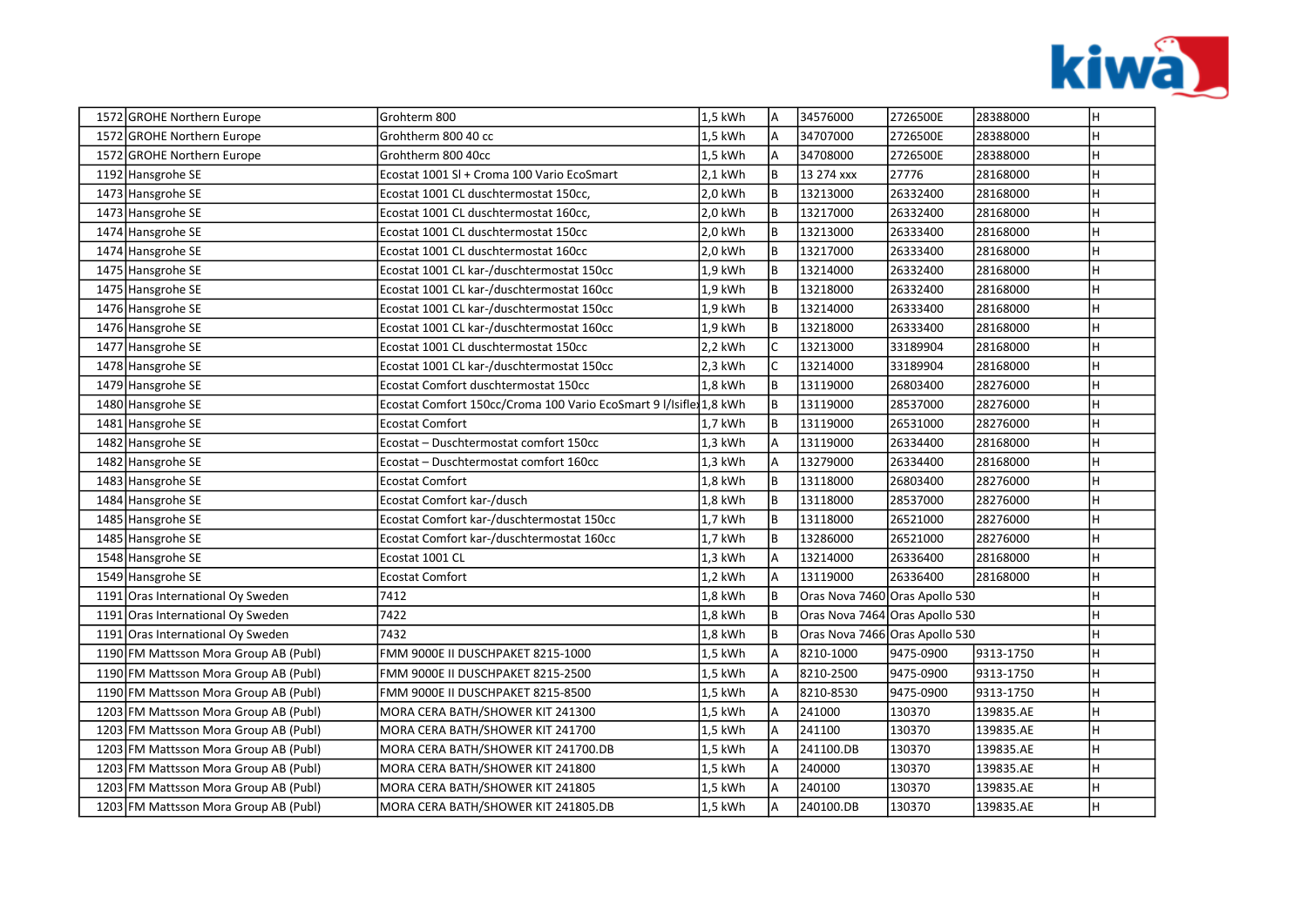

| 1204 FM Mattsson Mora Group AB (Publ) | MORA MMIX SHOWER KIT 160cc svart 731320.0011    | $1,3$ kWh<br>$1,6$ kWh | Α  | 731000.0011                                                   | 1003170<br>1005060 | 139835<br>1003012+1003028 | IН      |
|---------------------------------------|-------------------------------------------------|------------------------|----|---------------------------------------------------------------|--------------------|---------------------------|---------|
| 1204 FM Mattsson Mora Group AB (Publ) | MORA MMIX SHOWER KIT 150cc svart 731321.0011    | $1,3$ kWh<br>1,6 kWh   | A  | 731100.0011                                                   | 1003170<br>1005060 | 139835<br>1003012+1003028 | lн      |
| 1204 FM Mattsson Mora Group AB (Publ) | MORA MMIX SHOWER KIT 150cc sv m ex731321.0011DB | $1,3$ kWh<br>$1,6$ kWh | A  | 731100.0011 DB                                                | 1003170<br>1005060 | 139835<br>1003012+1003028 | lн<br>Т |
| 1204 FM Mattsson Mora Group AB (Publ) | MORA MMIX SHOWER KIT 150cc K&D sv. 731405.0011  | $1,3$ kWh<br>$1.6$ kWh | A  | 730100.0011                                                   | 1003170<br>1005060 | 139835<br>1003012+1003028 | lн      |
| 1204 FM Mattsson Mora Group AB (Publ) | MORA MMIX SHOWER KIT 150cc K&D sv 731405.0011DB | 1,3 kWh<br>$1,6$ kWh   | A  | 730100.0011 DI                                                | 1003170<br>1005060 | 139835<br>1003012+1003028 | lн      |
| 1204 FM Mattsson Mora Group AB (Publ) | MORA MMIX SHOWER KIT 160cc 731300.0011          | $1,3$ kWh<br>1,6 kWh   | A  | 731050.0011                                                   | 1003170<br>1005060 | 139835<br>1003012+1003028 | lн      |
| 1204 FM Mattsson Mora Group AB (Publ) | MORA MMIX SHOWER KIT 150cc 731302.0011          | $1,3$ kWh<br>1,6 kWh   | Α  | 731050.0011                                                   | 1003170<br>1005060 | 139835<br>1003012+1003028 | lн<br>т |
| 1332 FM Mattsson Mora Group AB        | FM MATTSSON SILJAN DUSCHPAKET 8370-3900         | 1,7 kWh                | B  | 8384-1500<br>8391-0000<br>8391-1500                           | 1004620            | 1004801                   | lн      |
| 1332 FM Mattsson Mora Group AB        | FM MATTSSON SILJAN DUSCHPAKET 8383-1500         | 1,7 kWh                | B  | 8384-1500                                                     | 1004620            | 1004801                   | lн      |
| 1332 FM Mattsson Mora Group AB        | FM MATTSSON SILJAN DUSCHPAKET 8392-0000         | 1,7 kWh                | B  | 8384-1500<br>8391-0000<br>8391-1500                           | 1004620            | 1004801                   | Iн      |
| 1332 FM Mattsson Mora Group AB        | FM MATTSSON SILJAN DUSCHPAKET 8393-0000         | 1,7 kWh                | B  | 8391-0000                                                     | 1004620            | 1004801                   | lн      |
| 1332 FM Mattsson Mora Group AB        | FM MATTSSON SILJAN DUSCHPAKET 8393-1500         | 1,7 kWh                | B  | 8391-1500                                                     | 1004620            | 1004801                   | lн.     |
| 1332 FM Mattsson Mora Group AB        | FM MATTSSON SILJAN LF DUSCHPAKET 8582-1500      | 1,7 kWh                | B  | 8580-1500                                                     | 1004620            | 1004801                   | lн.     |
| 1332 FM Mattsson Mora Group AB        | FM MATTSSON SILJAN LF DUSCHPAKET 8583-1500      | 1,7 kWh                | B  | 8384-1500                                                     | 1004620            | 1004801                   | lн      |
| 1332 FM Mattsson Mora Group AB        | FM MATTSSON SILJAN LF DUSCHPAKET 8593-0000      | $1.7$ kWh              | B  | 8391-0000                                                     | 1004620            | 1004801                   | lн.     |
| 1332 FM Mattsson Mora Group AB        | FM MATTSSON SILJAN LF DUSCHPAKET 8593-1500      | $1,7$ kWh              | B  | 8391-1500                                                     | 1004620            | 1004801                   | lн.     |
| 1332 FM Mattsson Mora Group AB        | FM MATTSSON RUNN DUSCHSET 3-STRÅLIG 8470-8500   | $1,7$ kWh              | B  | 8580-1500                                                     | 1004735            | 1004801                   | lн      |
| 1332 FM Mattsson Mora Group AB        | FM MATTSSON FRYKEN DUSCHPAKET 8470-3900         | $1.7$ kWh              | lв | 8380-1500<br>8384-1500<br>8380-0000<br>8391-0000<br>8391-1500 | 1004735            | 1004801                   | Iн      |
| 1332 FM Mattsson Mora Group AB        | FM MATTSSON FRYKEN DUSCHPAKET 8492-0000         | $1.7$ kWh              | B  | 8380-1500<br>8384-1500<br>8380-0000<br>8391-0000<br>8391-1500 | 1004735            | 1004801                   | lн      |
| 1332 FM Mattsson Mora Group AB        | FM MATTSSON FRYKEN DUSCHPAKET 8482-1500         | $1,7$ kWh              | B  | 8380-1500                                                     | 1004735            | 1004801                   | lн      |
| 1332 FM Mattsson Mora Group AB        | FM MATTSSON FRYKEN DUSCHPAKET 8483-1500         | 1,7 kWh                | B  | 8384-1500                                                     | 1004735            | 1004801                   | lн      |
| 1332 FM Mattsson Mora Group AB        | FM MATTSSON FRYKEN DUSCHPAKET 8482-0000         | 1,7 kWh                | B  | 8380-0000                                                     | 1004735            | 1004801                   | lн.     |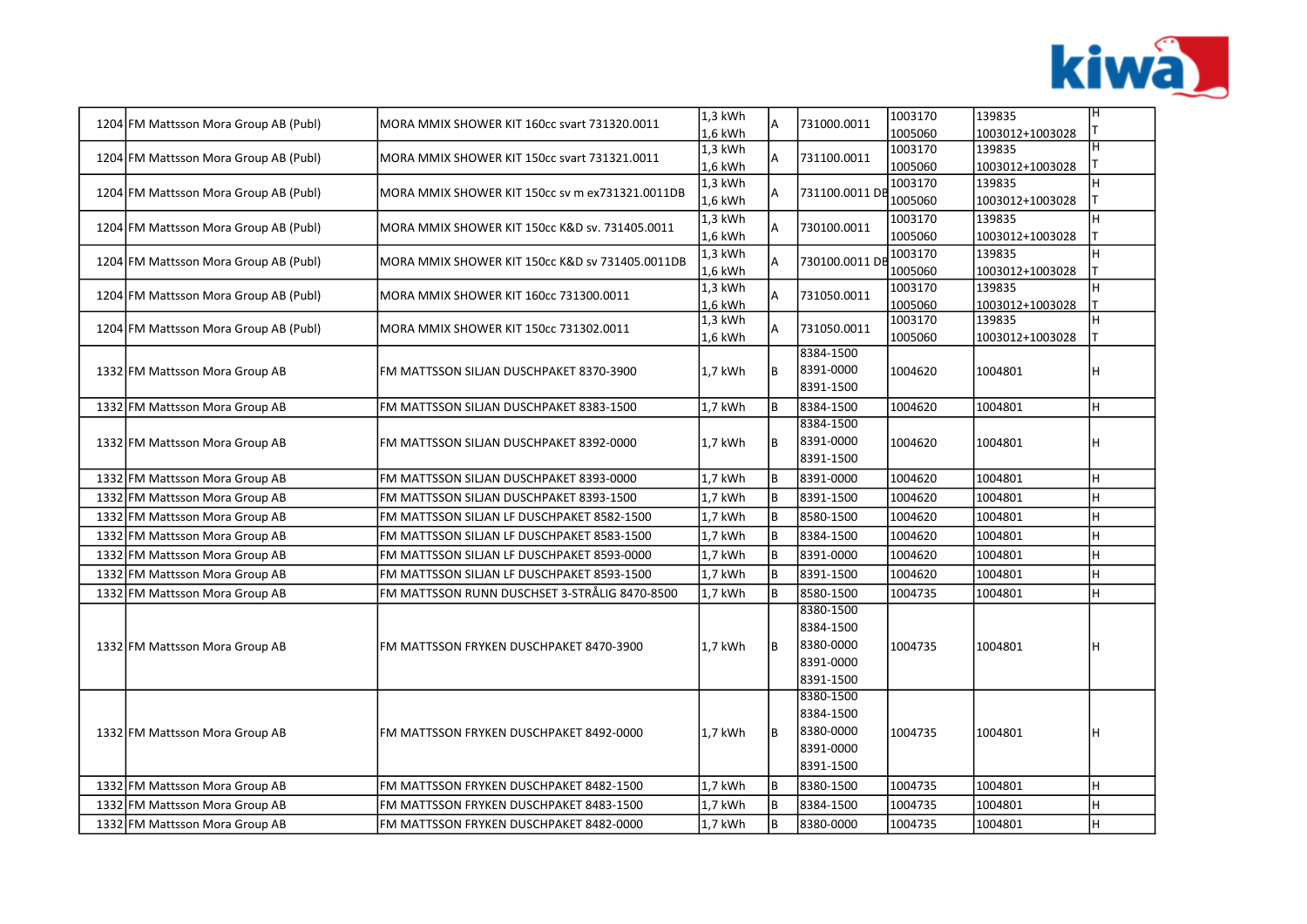

|  | 1332 FM Mattsson Mora Group AB          | FM MATTSSON FRYKEN DUSCHPAKET 8493-0000           | 1,7 kWh            | lв                  | 8391-0000      | 1004735            | 1004801                    | H. |
|--|-----------------------------------------|---------------------------------------------------|--------------------|---------------------|----------------|--------------------|----------------------------|----|
|  | 1332 FM Mattsson Mora Group AB          | FM MATTSSON FRYKEN DUSCHPAKET 8493-1500           | 1,7 kWh            | B                   | 8391-1500      | 1004735            | 1004801                    | H  |
|  | 1386 FM Mattsson Mora Group AB          | FM MATTSSON SILJAN DUSCHPAKET 8383-0000           | 1,4 kWh            | A                   | 8384-0000      | 1004620            | 1004801                    | H  |
|  | 1386 FM Mattsson Mora Group AB          | FM MATTSSON SILJAN BLYFRI DUSCHPAKET 8583-0000    | 1,4 kWh            | $\overline{A}$      | 8384-0000      | 1004620            | 1004801                    | H  |
|  | 1386 FM Mattsson Mora Group AB          | FM MATTSSON FRYKEN DUSCHPAKET 8483-0000           | 1,4 kWh            | A                   | 8384-0000      | 1004735            | 1004801                    | Η  |
|  | 1386 FM Mattsson Mora Group AB          | FM MATTSSON FRYKEN DUSCHPAKET 8483-8000           | 1,4 kWh            | $\overline{A}$      | 8384-0000      | 1004735            | 1004801                    | Η  |
|  | 1539 FM Mattsson Mora Group AB          | Mora Rexx shower system kit 150 cc                | 1,4 kWh            |                     | 1006855.001    | 1001798            | 1004801                    | H  |
|  | 1539 FM Mattsson Mora Group AB          | Mora Rexx shower system kit 160 cc                | 1,4 kWh            | $\overline{A}$      | 1006855.001    | 1001798            | 1004801                    | H  |
|  | 1680 FM Mattsson Mora Group AB          | Mora Inxx II badkars & duschblandare (H+T)        | 1,4 kWh            | A<br>B              | 271800         | 1007725<br>1007724 | 1004801                    | H  |
|  |                                         |                                                   | 2,0 kWh<br>1,4 kWh | $\overline{A}$      |                | 1007725            | 1004801                    | H  |
|  | 1680 FM Mattsson Mora Group AB          | Mora Inxx II badkars & duschblandare (H+T)        | 2,0 kWh            | B                   | 271900         | 1007724            |                            |    |
|  | 1681 FM Mattsson Mora Group AB          | Mora Inxx II badkars & duschblandare              | 1,6 kWh            | A                   | 271500         | 1007725            | 1004801                    | H  |
|  | 1681 FM Mattsson Mora Group AB          | Mora Inxx II badkars & duschblandare              | 1,6 kWh            |                     | 271600         | 1007725            | 1004801                    | H  |
|  | 1682 FM Mattsson Mora Group AB          | Mora Inxx II badkars & duschblandare              | 1,8 kWh            | B                   | 270000         | 1007725            | 1004801                    | H  |
|  | 1682 FM Mattsson Mora Group AB          | Mora Inxx II badkars & duschblandare              | 1,8 kWh            | B                   | 270100         | 1007725            | 1004801                    | H  |
|  | 1704 FM Mattsson Mora Group AB          | FM Mattsson Siljan, duschsats 8382-0000           | 1,3 kWh            | $\overline{A}$      | 8380-0000      | 1004620            | 1004801                    | H  |
|  | 1704 FM Mattsson Mora Group AB          | FM Mattsson Siljan, duschsats 8382-1500           | 1,3 kWh            | $\overline{A}$      | 8380-1500      | 1004620            | 1004801                    | H  |
|  | 1704 FM Mattsson Mora Group AB          | FM Mattsson Siljan LF blyfri, duschsats 8582-0000 | 1,3 kWh            | A                   | 8580-0000      | 1004620            | 1004801                    | H  |
|  | 1704 FM Mattsson Mora Group AB          | FM Mattsson Runn, duschsats 8482-8000             | 1,3 kWh            | A                   | 8480-0000      | 1004735            | 1004801                    | H  |
|  | 1189 Villeroy & Boch Gustavsberg AB     | GB41205387                                        | 1,2 kWh            | A                   | GB41205304     |                    | GB41638729 01GB41636266 00 | H  |
|  | 1189 Villeroy & Boch Gustavsberg AB     | GB41215387                                        | 1,2 kWh            | A                   | GB41215304     |                    | GB41638729 01GB41636266 00 | H  |
|  | 1189 Villeroy & Boch Gustavsberg AB     | GB41205488                                        | 1,2 kWh            | A                   | GB41205304     |                    | GB41638729 01GB41636266 00 | H  |
|  | 1189 Villeroy & Boch Gustavsberg AB     | GB41205442                                        | 1,2 kWh            | A                   | GB41205304     |                    | GB41638729 01GB41636266 00 | H  |
|  | 1189 Villeroy & Boch Gustavsberg AB     | GB41205489                                        | 1,2 kWh            | A                   | GB41205304     |                    | GB41638729 01GB41636266 00 | H  |
|  | 1189 Villeroy & Boch Gustavsberg AB     | GB41205487                                        | 1,2 kWh            | A                   | GB41205404     |                    | GB41638729 01GB41636266 00 | H  |
|  | 1595 Villeroy & Boch Gustavsberg AB     | Duschpaket Atlantic – termostat GB41205087 0      | 1,6 kWh            | $\overline{A}$      | GB412050040    |                    | GB41638729 01GB41636266 00 | H  |
|  | 1193 Tapwell AB                         | RT 168 + ZSAL 190                                 | $1,1$ kWh          | $\overline{A}$      | RT 168         | ZSAL 190           |                            | н  |
|  | 1277 Tapwell AB                         | RT 168 + ZSAL 190                                 | 1,6 kWh            | A                   | <b>EVM 168</b> | ZSAL 105 CRTW      |                            | н  |
|  | 1615 Tapwell AB                         | TVM2200 ED2                                       | 1,6 kWh            | $\overline{A}$      | 8342696        | 8185002            | 818817                     | н  |
|  |                                         |                                                   | 2,0 kWh<br>1,6 kWh | B<br>$\overline{A}$ |                | 9419274<br>8185002 | 9419003                    | H  |
|  | 1616 Tapwell AB                         | TVM7200-lång ED2                                  | 2,0 kWh            | B                   | 8342696        | 9419274            | 818817<br>9419003          |    |
|  |                                         |                                                   | 1,6 kWh            | A                   |                | 8185002            | 818817                     | H  |
|  | 1617 Tapwell AB                         | TVM7200- ED2                                      | 2,0 kWh            | B                   | 8342696        | 9419274            | 9419003                    |    |
|  | 1756 FM Mattsson Mora Group Denmark ApS | Silhouet / duschsystem 150 CC                     | 1,9 kWh            | B                   | 57954xx00      | 76686xx00          | 76653xx00                  | H  |
|  | 1756 FM Mattsson Mora Group Denmark ApS | Silhouet / duschsystem 150 CC                     | 1,9 kWh            | B                   | 579543000      | 76686xx00          | 4322200                    | H  |
|  | 1756 FM Mattsson Mora Group Denmark ApS | Silhouet / duschsystem 150 CC                     | 1,9 kWh            | B                   | 57954xx35      | 76686xx00          | 76653xx00                  | H  |
|  | 1756 FM Mattsson Mora Group Denmark ApS | Silhouet / duschsystem 150 CC                     | 1,9 kWh            | B                   | 579543035      | 76686xx00          | 76653xx00                  | H  |
|  |                                         |                                                   |                    |                     |                |                    |                            |    |